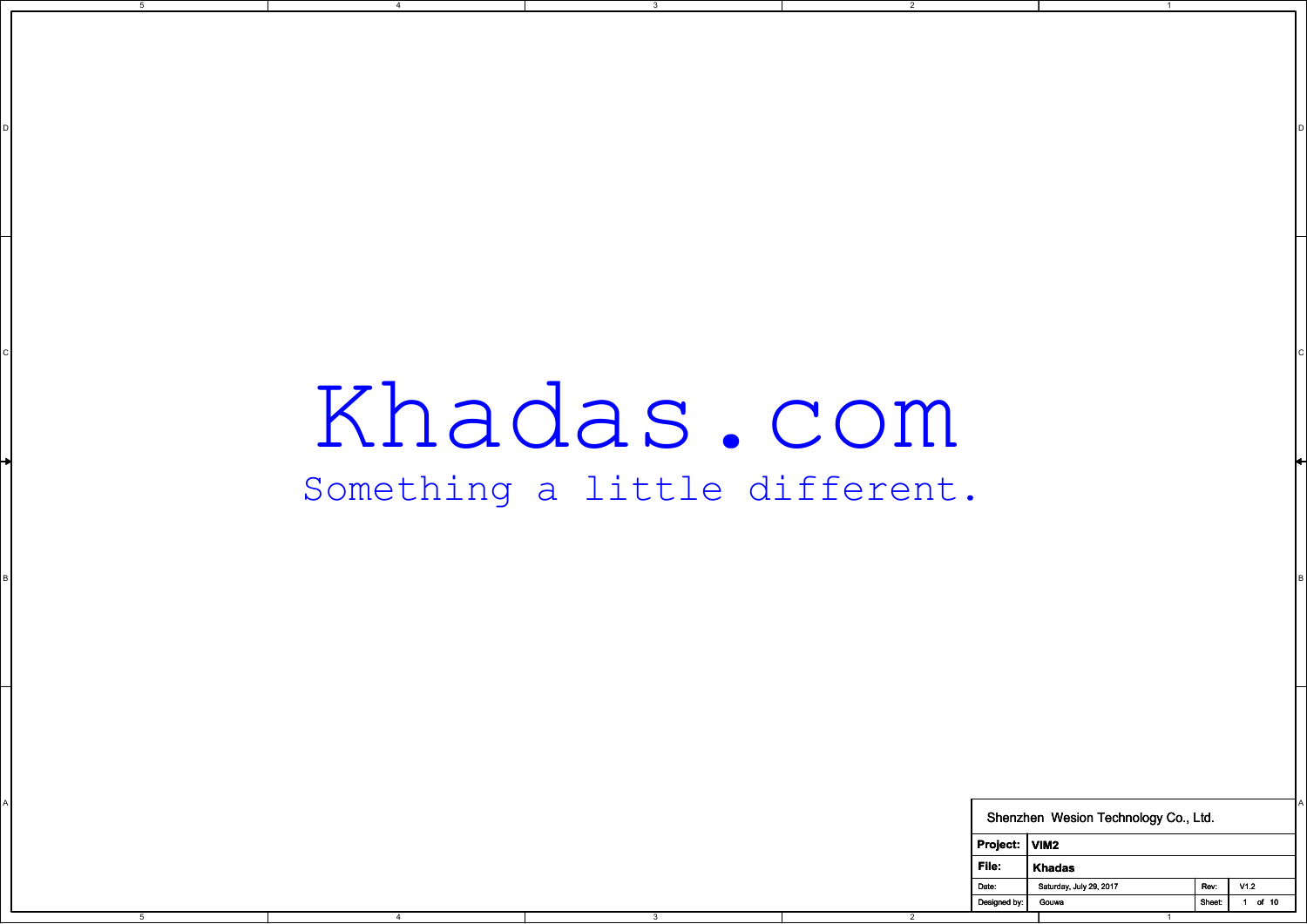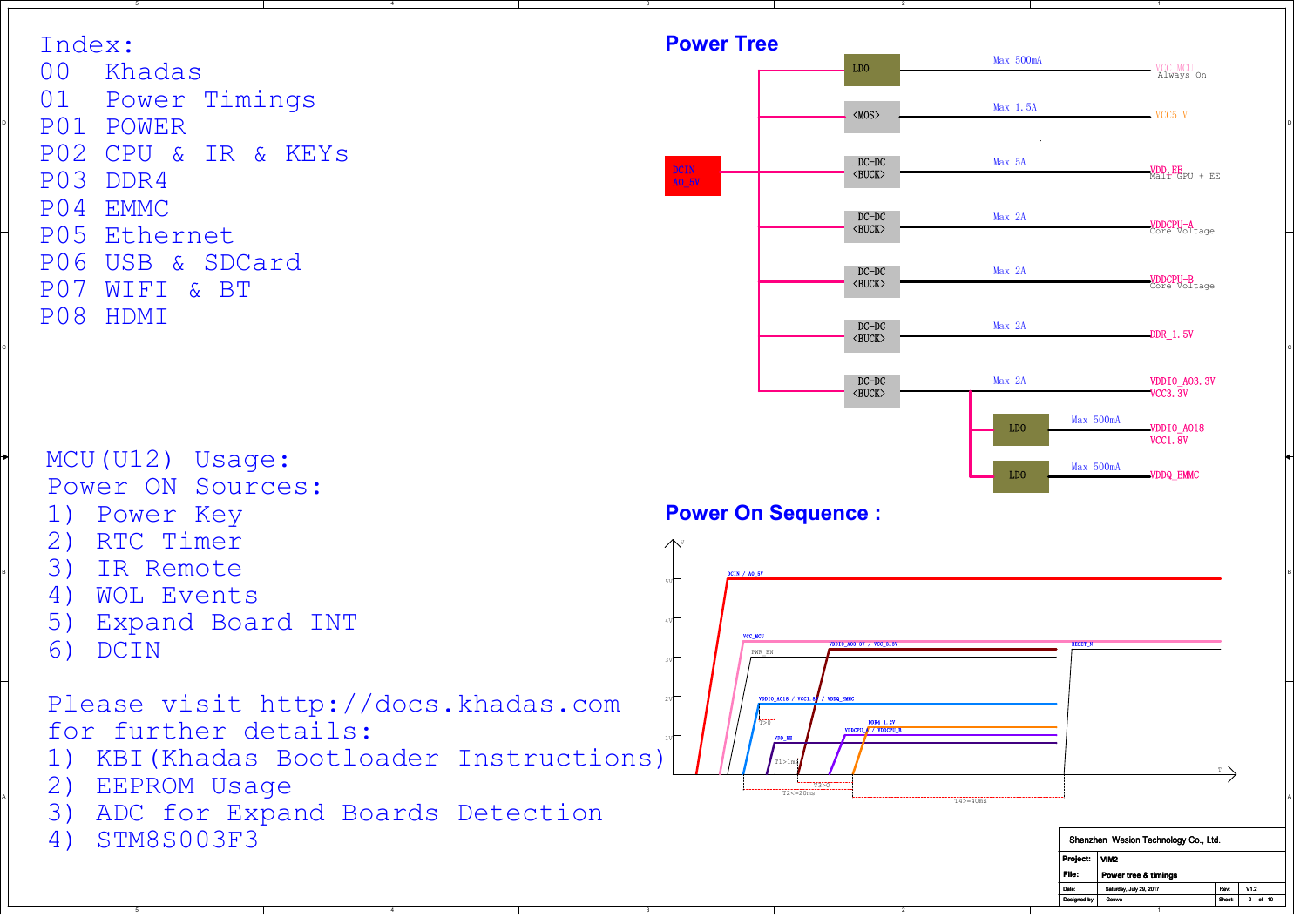

5

3. VIN Pads for Pogo Pin (J16)



2

3



1













|              | Shenzhen Wesion Technology Co., Ltd. |               |             |
|--------------|--------------------------------------|---------------|-------------|
| Project:     | VIM2                                 |               |             |
| File:        | Power                                |               |             |
| Date:        | Saturday, July 29, 2017              | Rev:          | V12         |
| Designed by: | Gouwa                                | <b>Sheet:</b> | of 10<br>3. |
|              |                                      |               |             |



4

5



2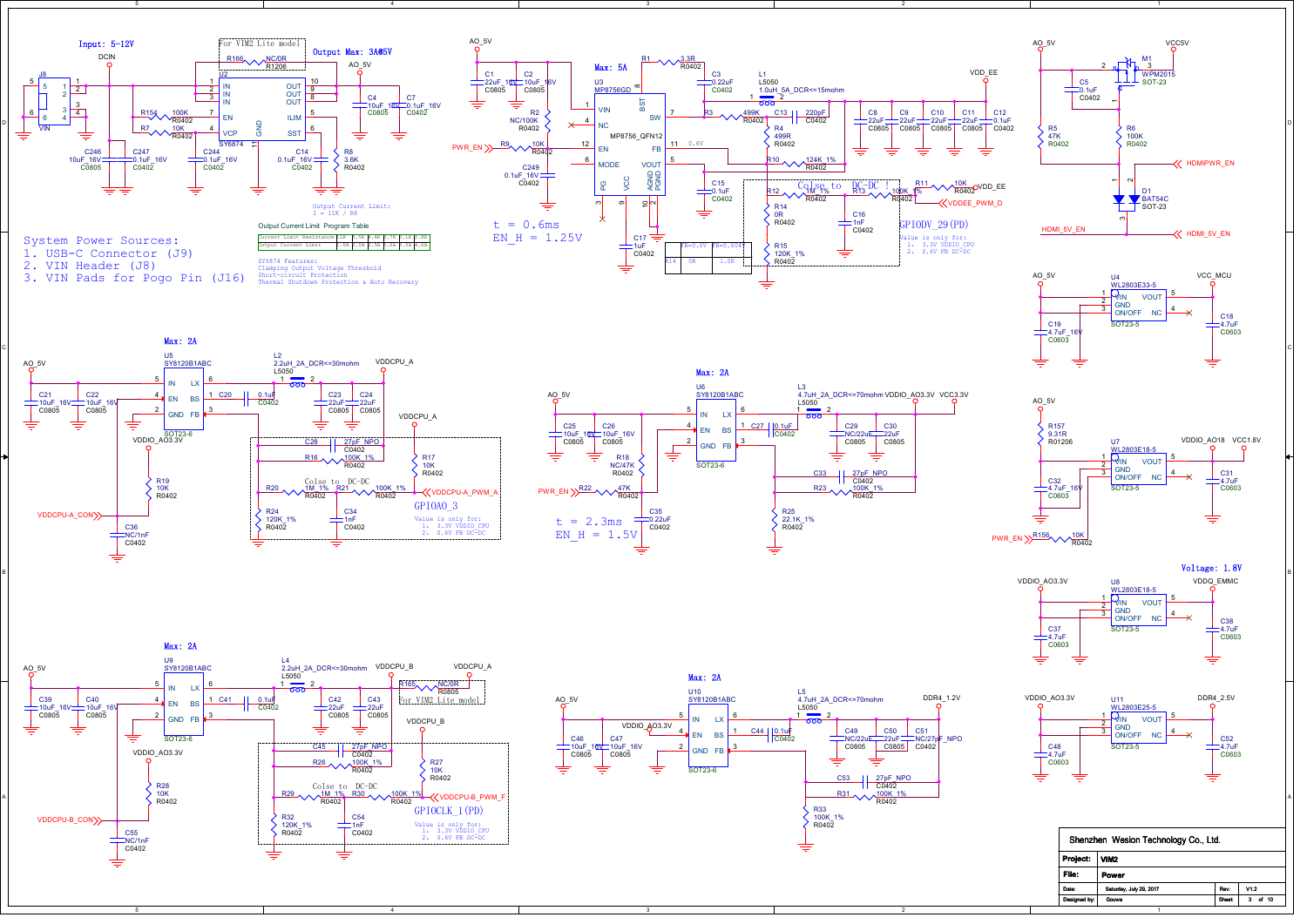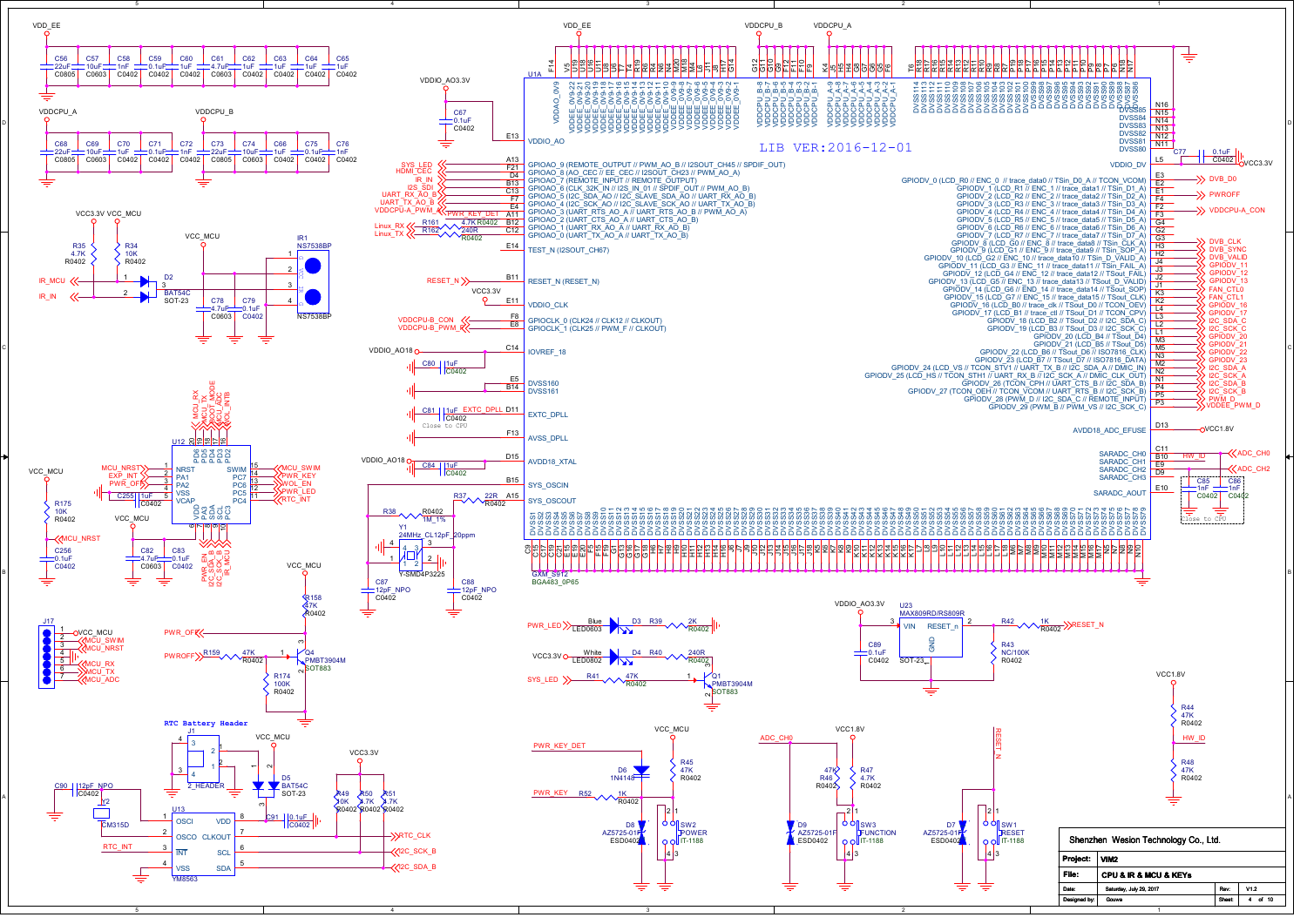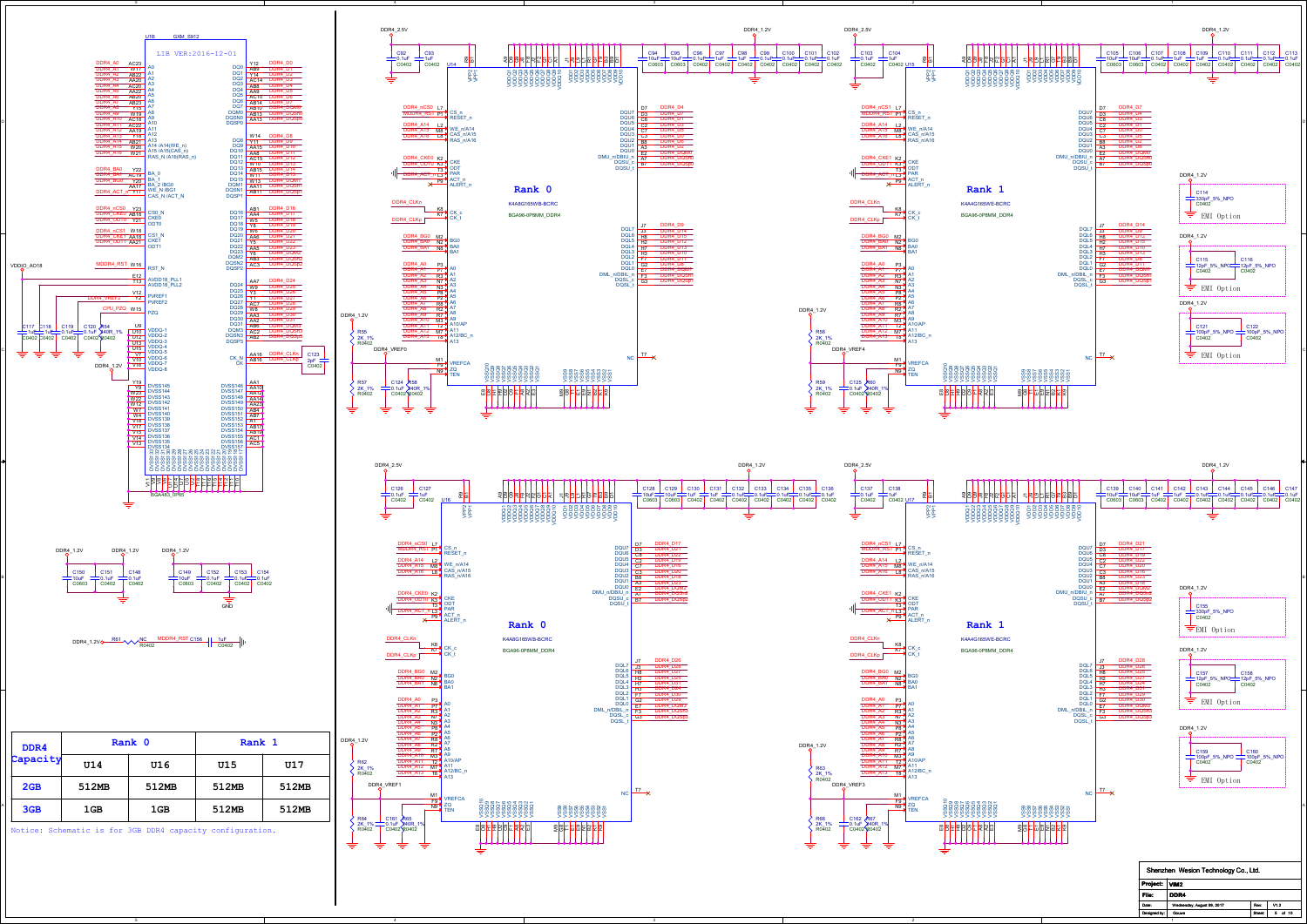



1

3

4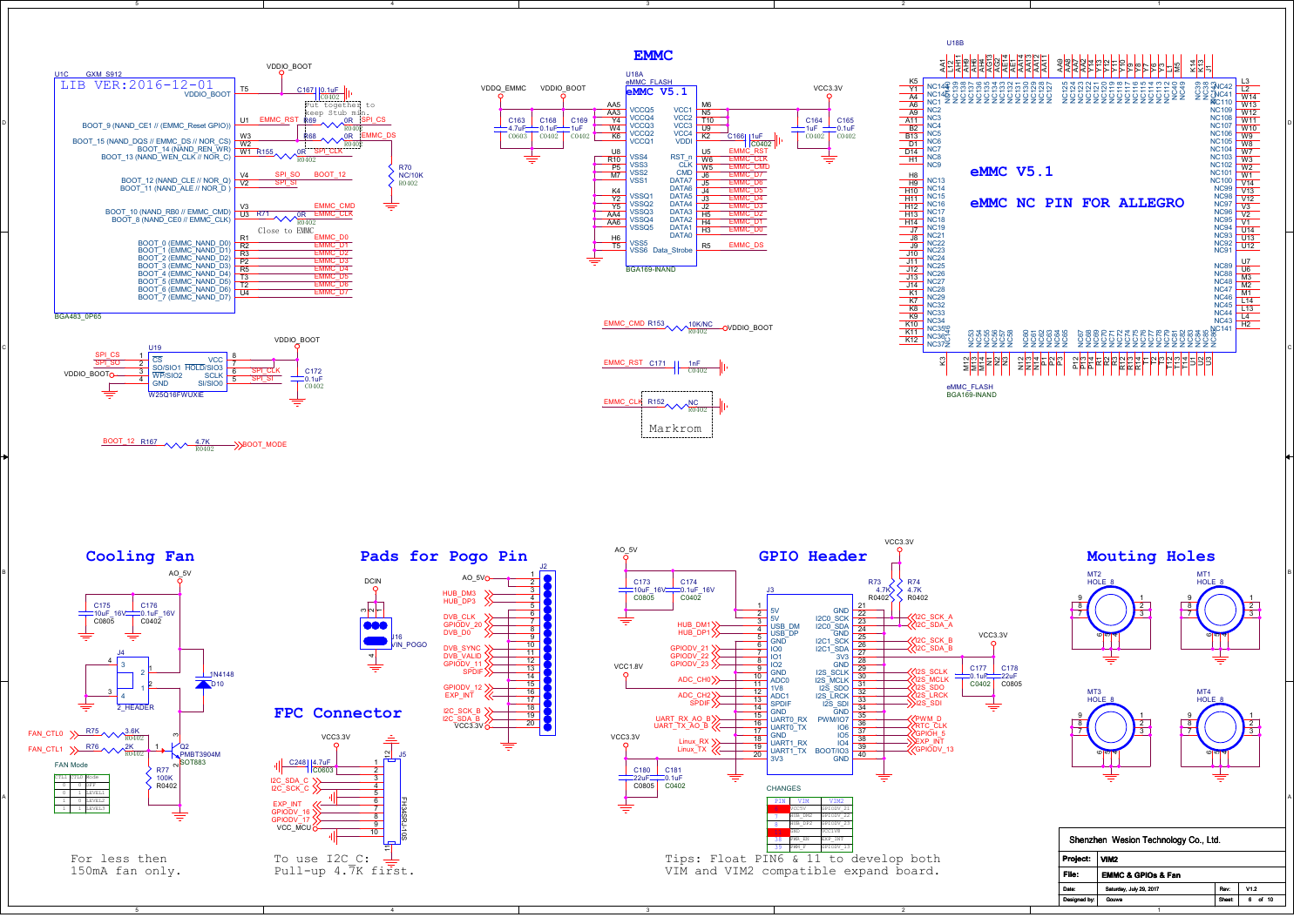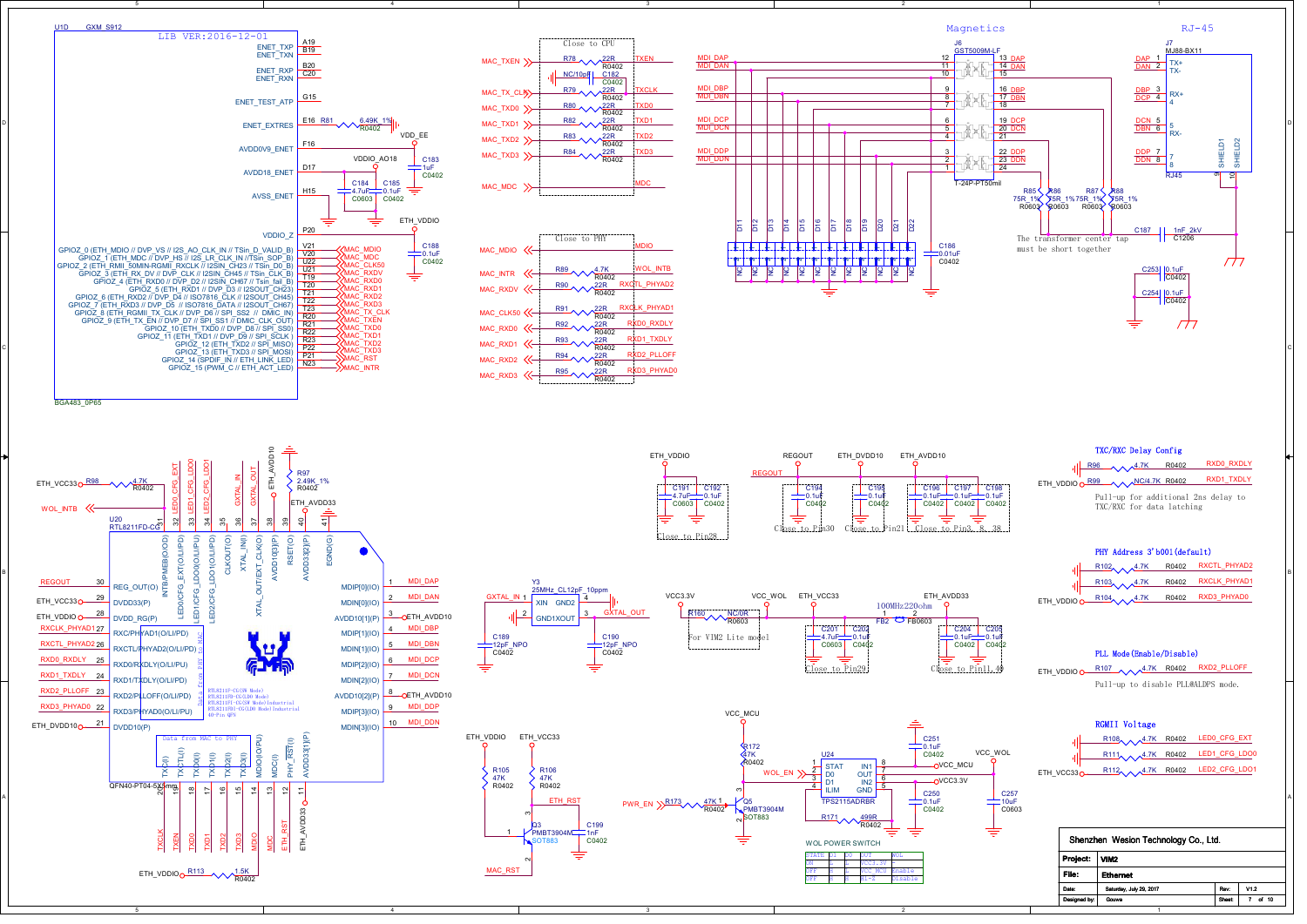

3

2

1

1

2

JSB\_C\_is\_only<br>available\_in\_S912 = USBHOST\_C\_DM\_<mark>\_V22\_\_</mark><br>Jot\_available\_ CARD\_2 (SDCARD\_CLK // JTAG\_CLK) B9

5

5

U1E GXM\_S912

4

4

BGA483\_0P65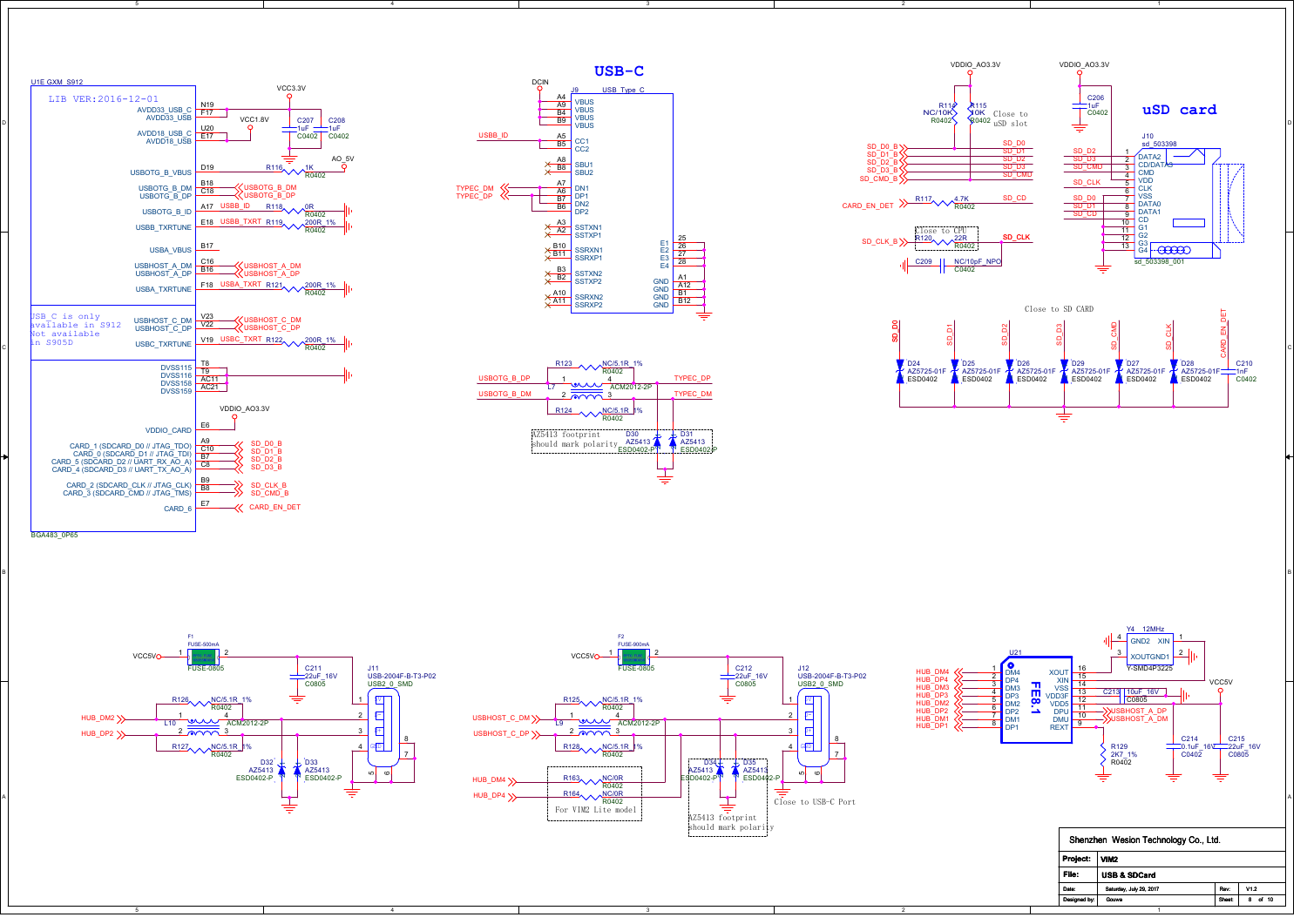

2

1

5